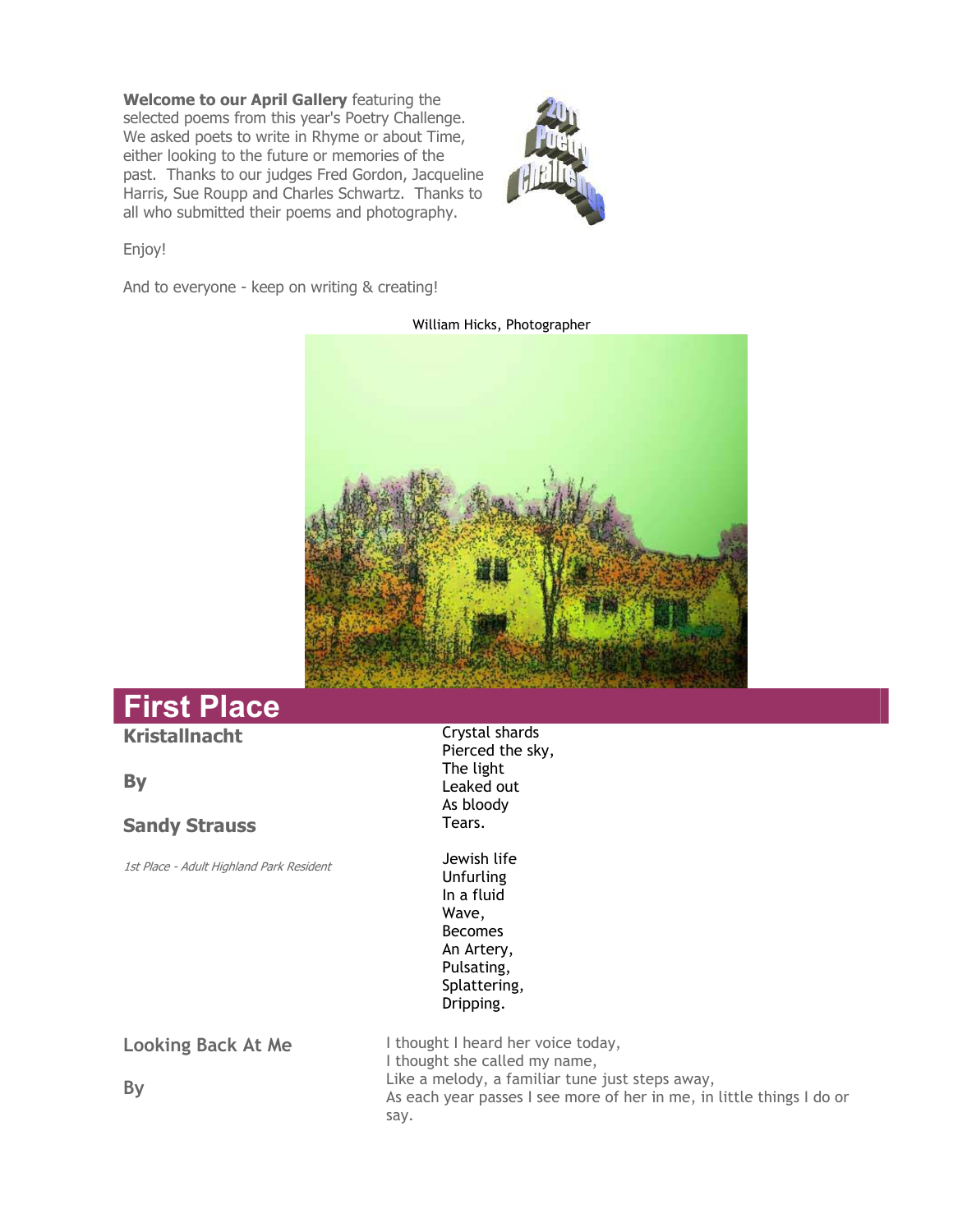### **Lorraine Brown**

*1st Place Rhyme - Adult Non-Resident* 

*Check out Lorraine's blog about the 2011 Poetry Challenge http://lorrainelorrainelorraine.blogspot.com /*



Lorraine Brown, Photographer

### **The Gold Recliner**

**By** 

# **Wilda Morris**

*1st Place Time - Adult Non-Resident*

My brother said I sounded just like her on the phone, I laughed and said I see her in the mirror, He chuckled and he sounded just like Dad, Then we cried together as we wished they were still here.

Mom's antics and humor made everyone laugh, Dad giggled at his own jokes and his made up words, We tell the stories again and again, As if they've never been heard.

It's our way of holding onto The precious times we knew... Guarding these moments, we hang on tight, Clinging to memories, preventing them from flight.

Their laughter, their voices, their joy, their songs, The sounds of their lives are for which we long, And though we are missing them with all our hearts, There is nothing that can tear our bond apart.

For I thought I heard her voice today, I thought she called my name, Like a melody, a familiar tune just steps away, As each year passes I see more of her in me, in little things I do or say.

I thought my brother sounded just like Dad on the phone, He laughed and said he sees him in the mirror, I chuckled and he said I sounded just like Mom, Then we cried together as wished they were still here.

> Does this gold recliner remember how many times Florrie rested her head on my shoulder, how she giggled at funny sounds, how I sang "Don't Fence Me In" and "You Are My Sunshine" as we rocked and fell into slumber. Does the recliner know she'd have been twenty this year had she lived?

Now Lucas climbs between the recliner's enfolding arms, five-year-old hands grasping this week's favorite superhero, curls his tired body into the golden lap to rest.

Only a couple years ago Lucas let me hold him as we read the same books each afternoon, and finally one day I could sing "You Are My Sunshine" to this other grandchild, after all those years it had turned to dust in my throat.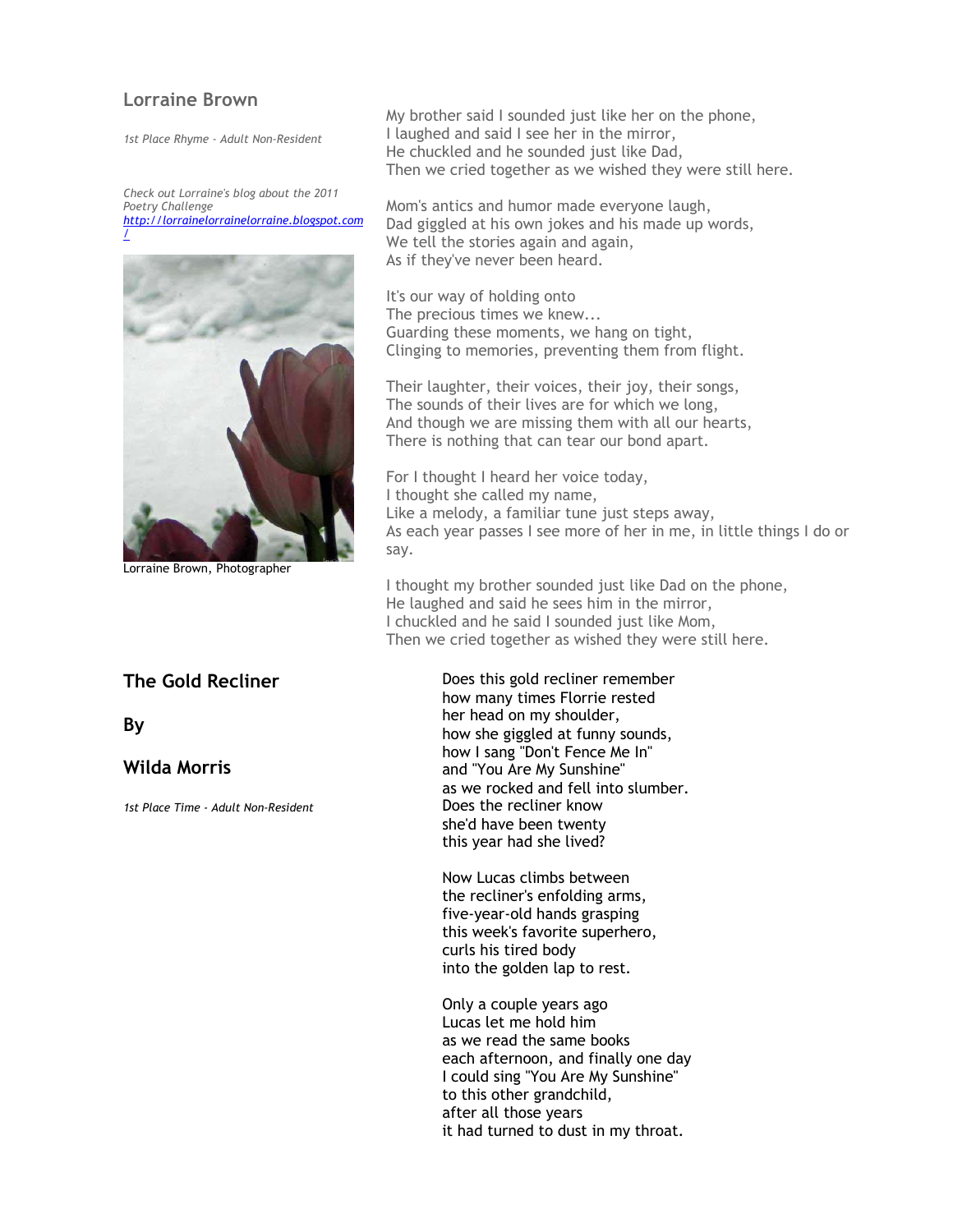# **There Is No Home for a Child Like Me**

# **By Arielle Kimbarovsky**

*1st Place Rhyme - Middle School*

There is no home for a child like me. Here forever and always, until I'm eighteen. I yearn for the day when they'll set me free. Listen to my cries, my needs, and my pleas.

Tears rush to my eyes as I reminisce, Those happy times in peaceful bliss. Now all I think about is how much I miss My family, my home, and the rest of it.

Stuck in this dungeon they call my home, I cannot help but feel alone. Just listen to the nun's vicious tone. It gives you shivers, right to the bone.

The lack of lighting makes it hard to see, But nobody cares whether we're happy. This terrible place makes me want to flee. There is no home for a child like me.



Norman Phillips, Photographer

**I Remember...**

# **By**

# **Samantha Boorstein**

*1st Place Time - Middle School* 

I remember A brand new house With a brand new room A place for me to explore And there was another one, too. I remember Little new faces, Big new smiles, A brand new building That looked as tall as a giant And had a whole new look and feel. I remember Two new places for me to grow in, Two new ways to meet future friends, Two new places for me to learn in, Two new places for me to grow in. I remember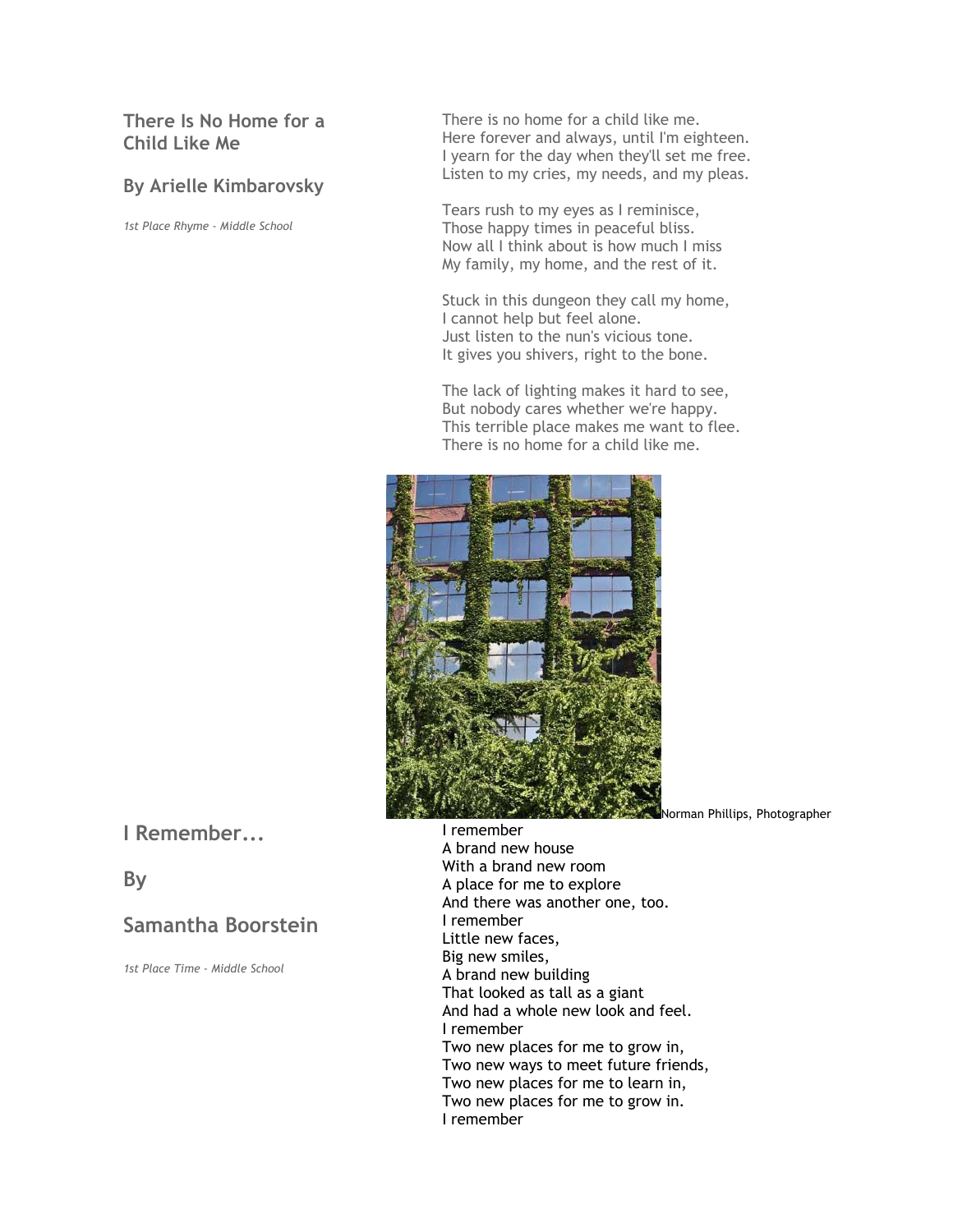How I was a brand new girl With a brand new smile Looking out at this situation As two brand new places For me to be me.

# **Late At Night**

**By** 

### **Zane Guon**

*1st Place Rhyme - Elementary School*

Late at night Where ideas are different A different light Quite magnificent.

We can explore our dreams Where everything is great But nothing is as it seems Where our emotions are straight.

> Until we wake up Haunted by reality Get out and up A dream's only fee.

Cynthia Hahn, Photographer



**A Dream Called Life**

**By**

# **Amanda Amiel**

*1st Place Time - Elementary Student*

Life is a dream that can never be stopped, life is a door that can never be locked; although there are obstacles coming my way, with love and patience, I'll get through each day.

I know I've been lucky to be born in this country but it hurts seeing kids go for days staying hungry; after ten years since birth living in a wonderful suburb, I can only imagine others' dreams unaccomplished.

Our economies are faltering, bringing tough times for many, revolutions are sweeping other countries by the plenty; in the midst of such chaos that our world is observing, these are times that our character as a nation needs securing.

I know life is easy for me as a ten year old, I have school, dance, soccer, friends and family that are incredible; with my patience and love I give myself to others,

in the hope this will spread like my dreams of life unbounded.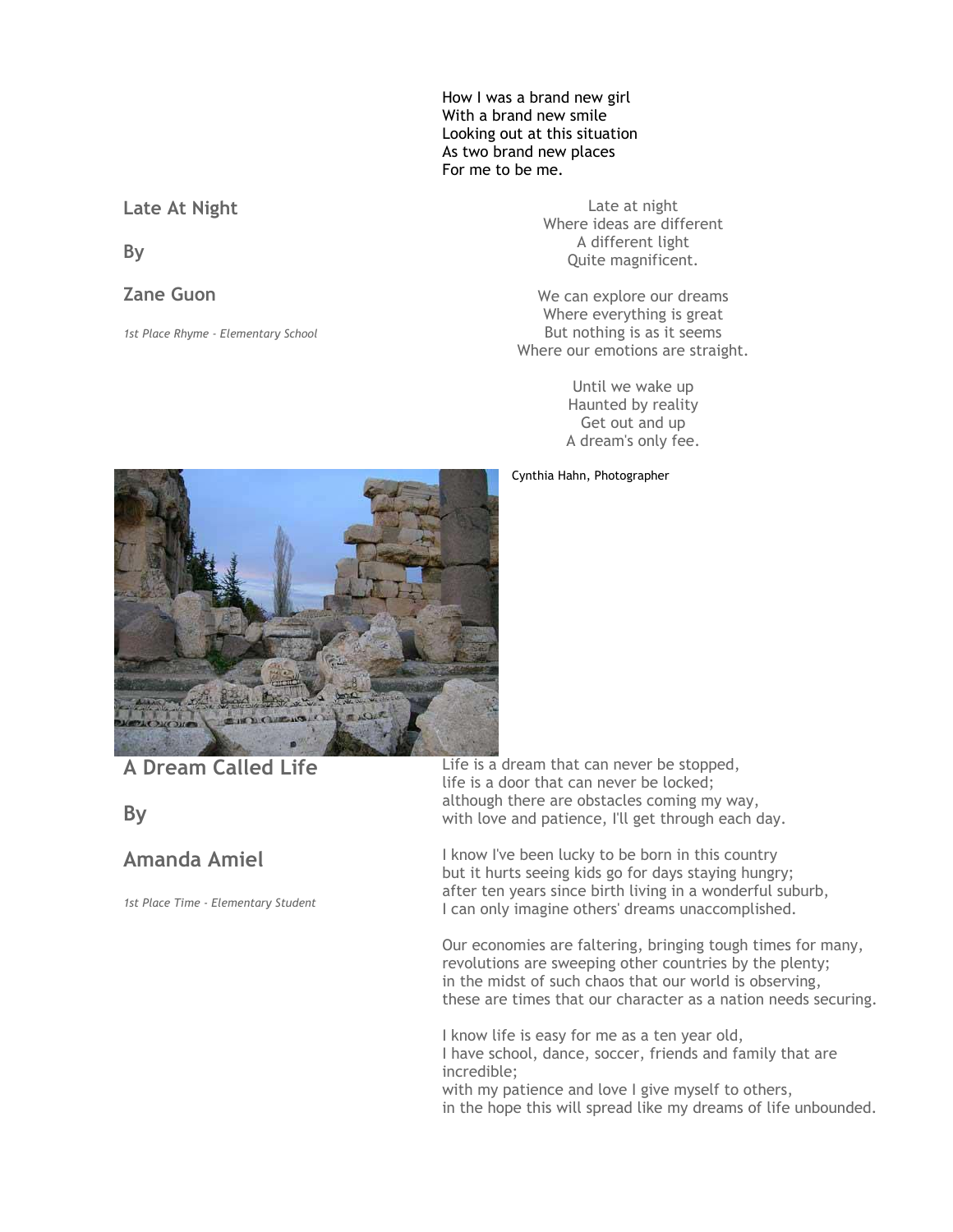# **Second Place**

**Future Haiku** 

# **By**

# **Carol Spielman Lezak**

*2nd Place - Highland Park Resident* 

# Was. Am. Will be. I succinctly sum up my life - past, present, future.



Karen Larson, Photographer

**All Ways** 

**By** 

# **Robert Klein Engler**

*2nd Place Rhyme - Adult Non-Resident*

There's always something left undone. There's always the dark heartache that never sees the sun. There's always the wish that flies away and the hope for just one more day. Always, always, the deep well of the heart. Always, the magnolias and the corrugated shack, always the trusting cattle, heads bowed down. Always, the confetti of swallows against the evening sky, and the clack of wheels that say, "good-bye." Always the urge to tell, always, the rusted plow, and a darkened window with a half-torn shade, always the wanderer from home and noontime bells, the broken promise and the poem.

Always the silence of the grave, always the bed, the sigh, the wave. Always a golden bauble just out of reach, always the cypress hung with moss, the white heron on its glide, always the cross and the doubt like an itch, always the holding on and the reluctant letting go, always the swallowed, "No." Always grass in summer and in winter gone, and something in the soul like a splinter, always the drought and the flood, always birth and blood. Always fire and water, sons and daughters, always hail, always nails. Always the sky above like hands that bless, always the prayer for grace to say, "Yes."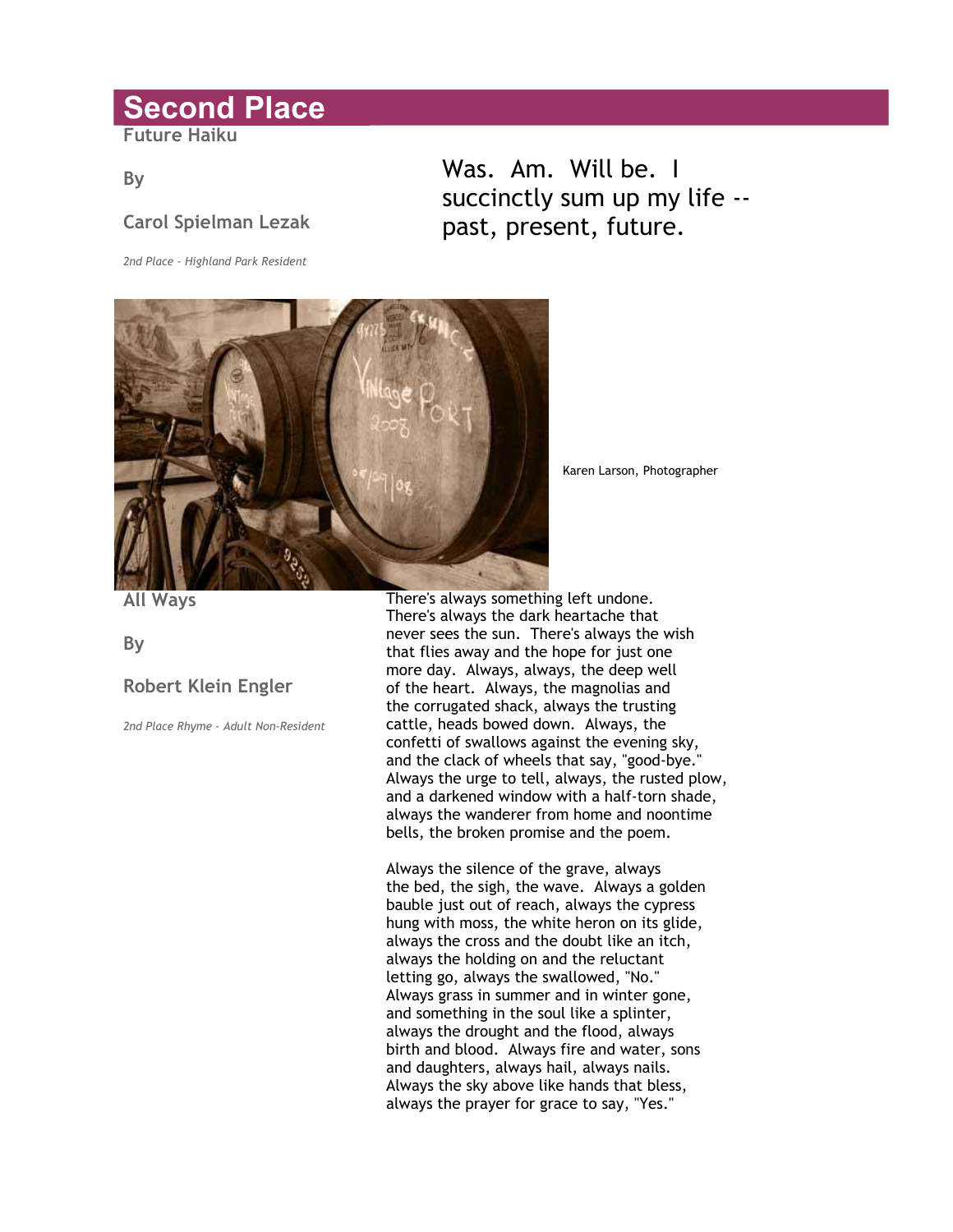**The Starting of the Self** 

**By** 

**Carol L. Gloor** 

*2nd Place Time - Adult Non-Resident*

My seven year old granddaughter has a purse, a little cloth bag, light purple, stuffed with stickers of *Dora the Explorer* and *Hello Kitty*, five one dollar bills, folded and weak from handling, a quarter, two dimes, four pennies. In the American Girl Store she wants the hundred and twenty-five dollar doll, and gives me all her money to buy her. I try to explain why not.

If you are reading this one hundred years from now you will not know *Dora* or *Hello Kitty* or *American Girl*; you might not know *dollar*. No matter. It is the old story of beginnings: gathering, counting, longing.



Cynthia Hahn, Photographer

### **Epiphany**

**By** 

### **Allen Wehner**

*2nd Place Rhyme - Middle School*

How many times have you sat up and said "How wrong I've seen this life that I have led?" You throw yourself up and see that new light realizing you have won your fight.

On top of the world, above all the rest tried and won the ultimate test. Be who you are, don't be astray and let no others skew your way.

Look away from the insults and petty of others, roll with the punches, be sisters and brothers. Remember that the road you take is high; remembering that will take you up to the sky

But do be wary of yourself being a hypocrite. Your road may be high, but upon others don't force it. Give them the great luxury you yourself received. You should be based on what you perceive

Truly, a person is of their own design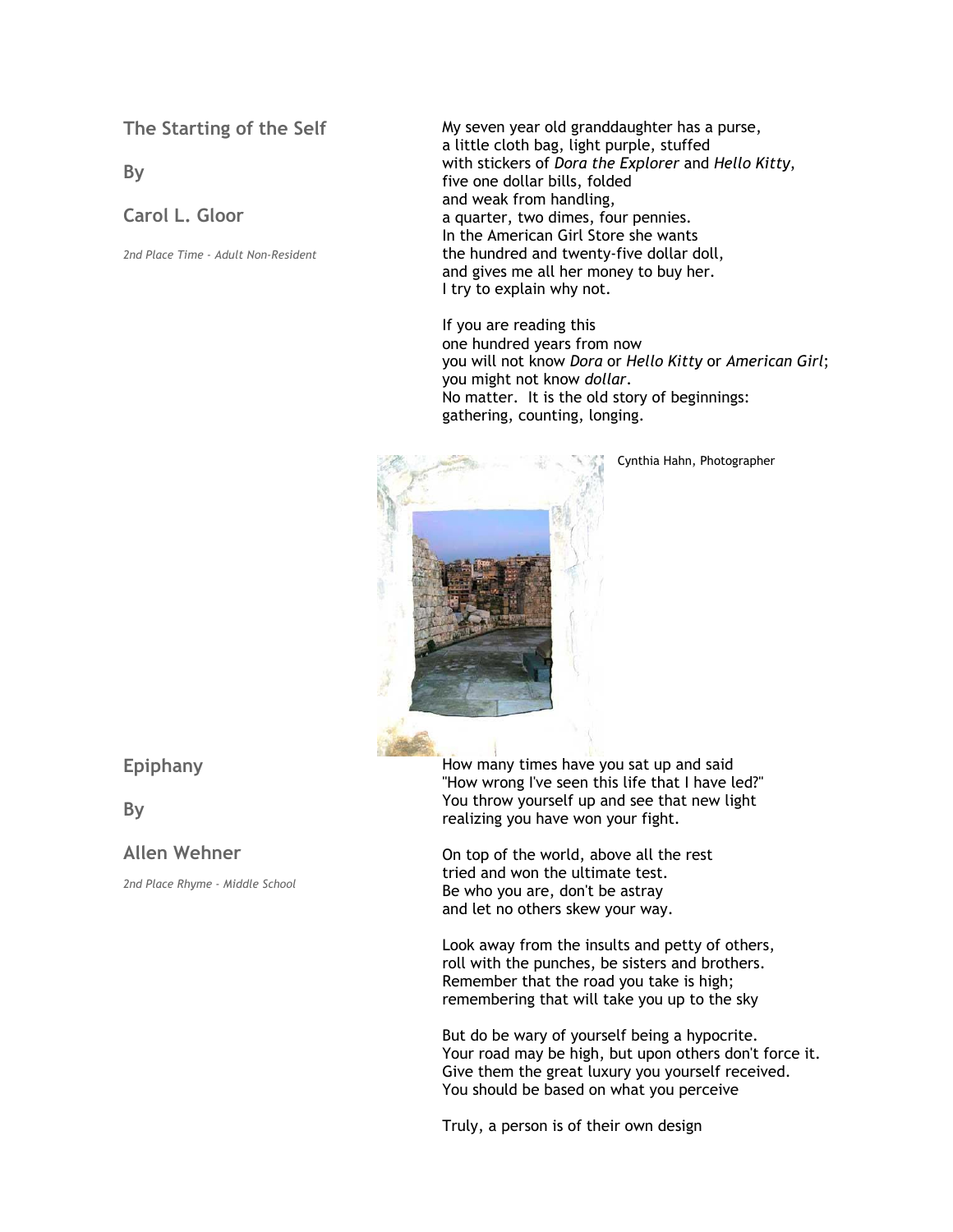and should be free of thoughts malign. Keep yourself loyal, trustworthy and kind and be fit in soul, sight, body and mind.

I will tell you a story I know to be true that may even be no fantasy to you. One who was dueling with several other wrestling with self, parent and brother.

When you wish to ask, "Should I change?" I will tell you their words, to keep being strange. Hold these verses tight forever in your mind. They might be useful when you yourself must find.

# **An Exciting Arrival**

**By** 

# **Ashley Kaufman**

*2nd Place Time - Middle School*

I remember that wonderful day! My grandparents arrived as my parents left for the hospital. I remember waiting patiently for the phone to ring. Receiving the news was so exciting! I remember I could not wait to visit him. The day I met him was unforgettable. I remember it was love at first sight. Who would be born on their exact due date? I remember my brother Bradley Kaufman's birth.



Norman Phillips, Photographer I remember when I could hold you But now you are leaving me like a butterfly leaves its cocoon. I don't want you to go. It is like trying to catch air. I remember when I read nighttime stories to you and you smiled and laughed. I can't believe you are leaving me. It is like telling the moon to go down at night. I remember when I could take you to the zoo. But I still remember the only problem. I blinked.

**Little**

**By**

# **Jordan Howard**

*2nd Place Time - Elementary School*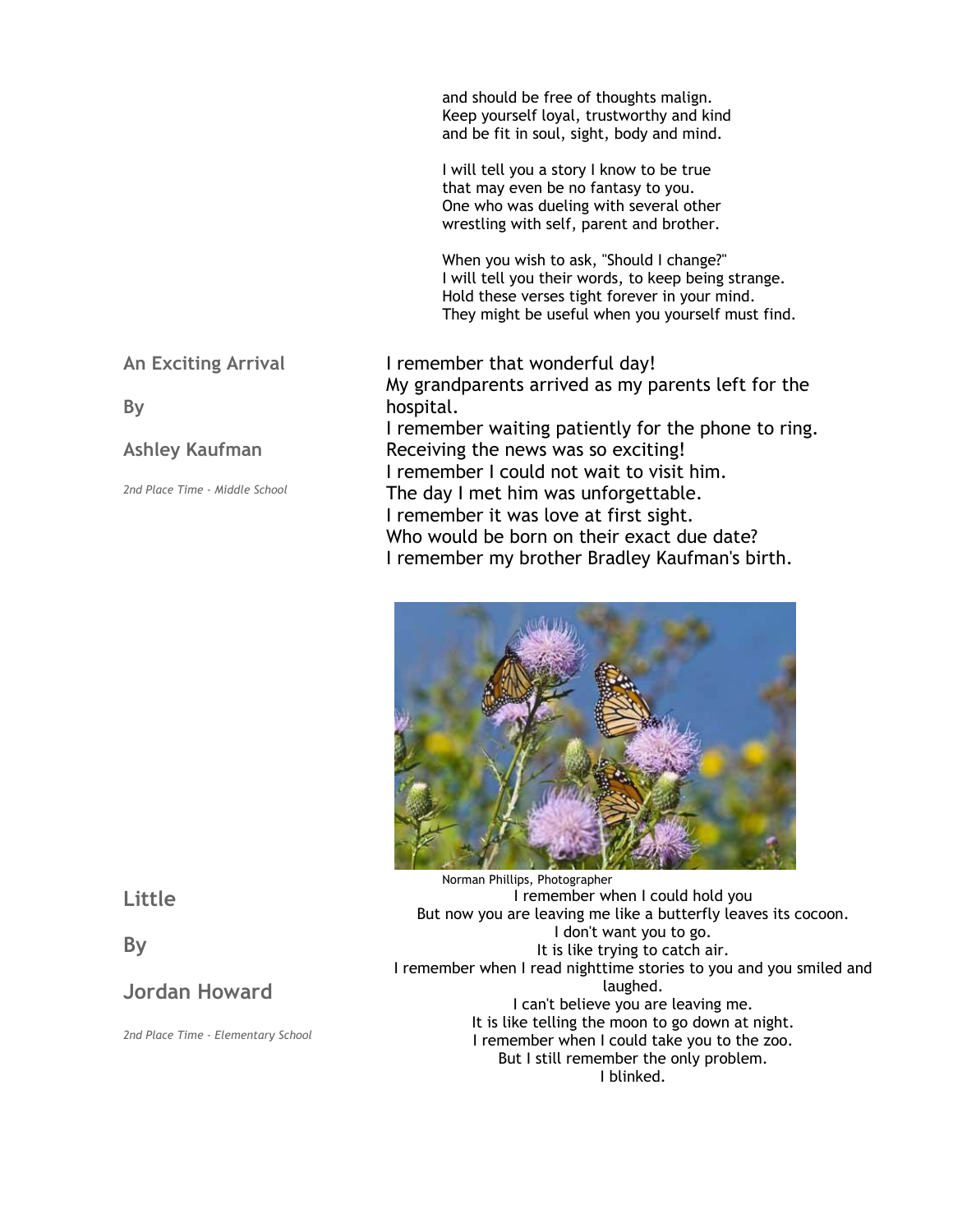**Today Is Peaceful** 

**By** 

# **Alex Sahin**

*2nd Place Rhyme - Elementary School*

Today is peaceful Yesterday was violent with wars and long battles Fights over land with muskets on saddles Many were killed and injured in sorrow To be forgotten by those of tomorrow

Tomorrow is violent with wars and long battles Fights over land firing missiles at rubble Many shall be killed and injured in sorrow To be forgotten by those of tomorrow

Today is peaceful with shine everywhere Everyone's friendly with so much to share The world has so much to offer us now That I don't know what to say, other than "Wow!"

Today is peaceful with no wars or long battles No fights over land with missiles or saddles None to be killed or injured in sorrow None to be forgotten by those... of tomorrow

Karen Larson, Photographer



# **Third Place**

**Thanksgiving Remembered** 

**By** 

### **Ellen Savage**

*3rd Place - Adult Resident*

What comes back is all that steam swirling around my grandma and her sister Mabel in the kitchen the glorious smell of turkey rising with potatoes gravy apple raisin stuffing and me in my pixie and patents giving thanks for celery stuffed with Cheez Whiz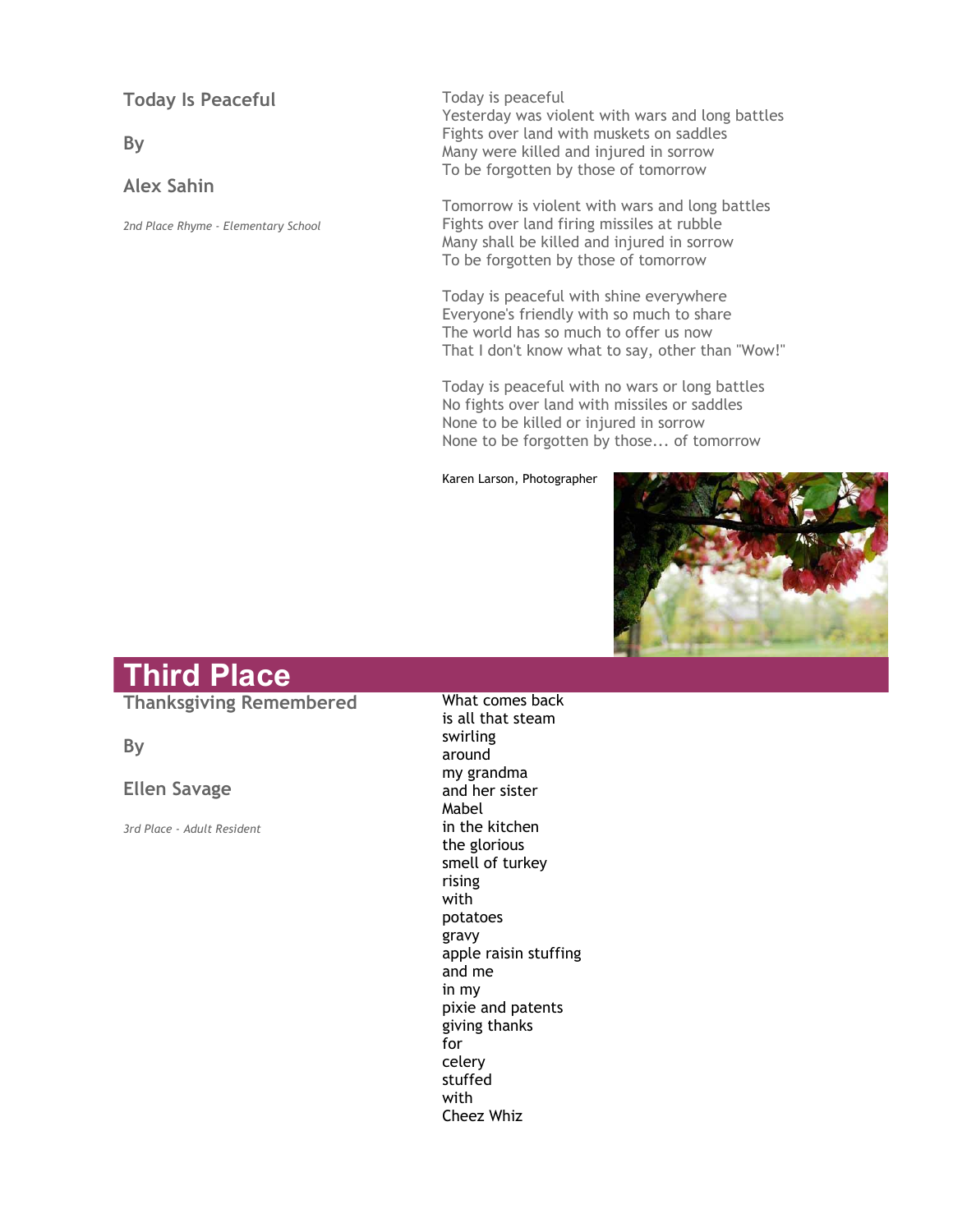

Samantha Younis, Artist inspired by Picasso

## **Radishes**

# **By**

**Susan B. Auld** 

*3rd Place Time - Non-Resident*

*Pull up some radishes for dinner,* my mother said. *They grow next to the house under your bedroom window.*

Afraid I'd pull up something other than a radish I gathered a sister, a brother and we knelt in the dirt under the screened window

looking

at what we thought to be a radish.

It's leaves so new so green our hands so hesitant so unsure

we reached and pulled

earth clung to our fingers to the fleshy roots quivering in the sun

we pulled up radish after radish handing them a bouquet to our mother.

She no longer cares for radishes. My sister, brother and I tend our own gardens. But I wish everyday to kneel again under that window

to feel new and green hesitant and unsure.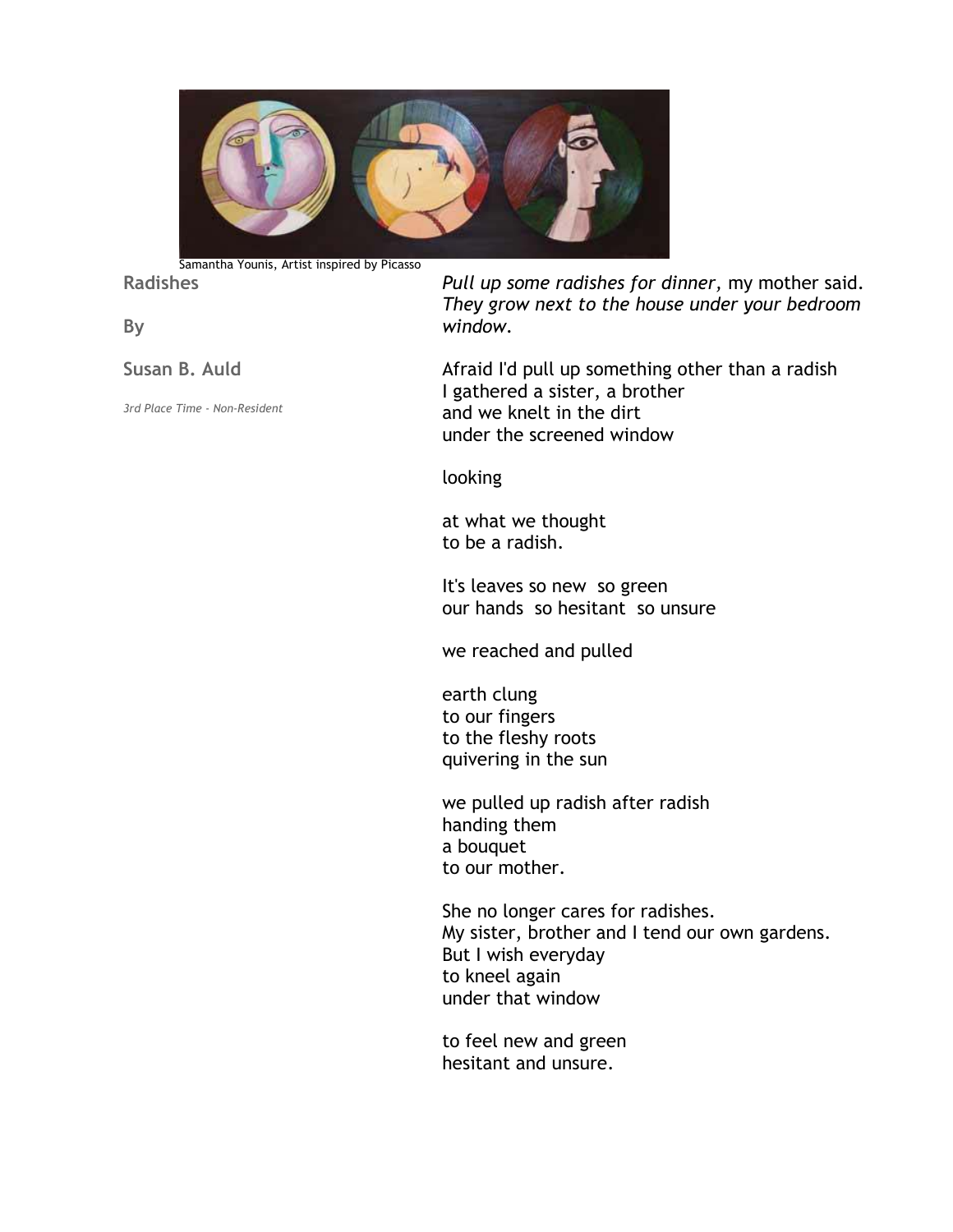Norman Phillips, Photographer



**Botanic Garden Waltz For Seniors**

**By**

# **Lois Barr**

*3rd Place Rhyme - Non-Resident*

#### Cynthia Hahn, Photographer



# **In the Future**

**By**

# **Arielle Walder**

*3rd Place Time - Middle School*

Will I come to the gardens On a day like today? When I'm wrinkled and achy, Will I walk with a cane?

All the weeds will be trimmed. All dead blooms clipped away. Will I come to the gardens on a day like today?

Will we come to the gardens on a day that's so fine? Will I push your wheelchair, Or will you push mine?

With a floppy straw hat I'll be leaky or lame. You'll walk ten steps ahead. Will I still know your name?

All hedges pruned neatly, All angles so true. The geese will fly over In a sky cobalt blue.

Will I come to the gardens When the roses bloom? Will you come to the gardens? And will I walk with you?

In the future cars will fly There will always be happiness nearby No one will ever cry In the future

In the future animals will live free And anyone can be Who they want to be In the future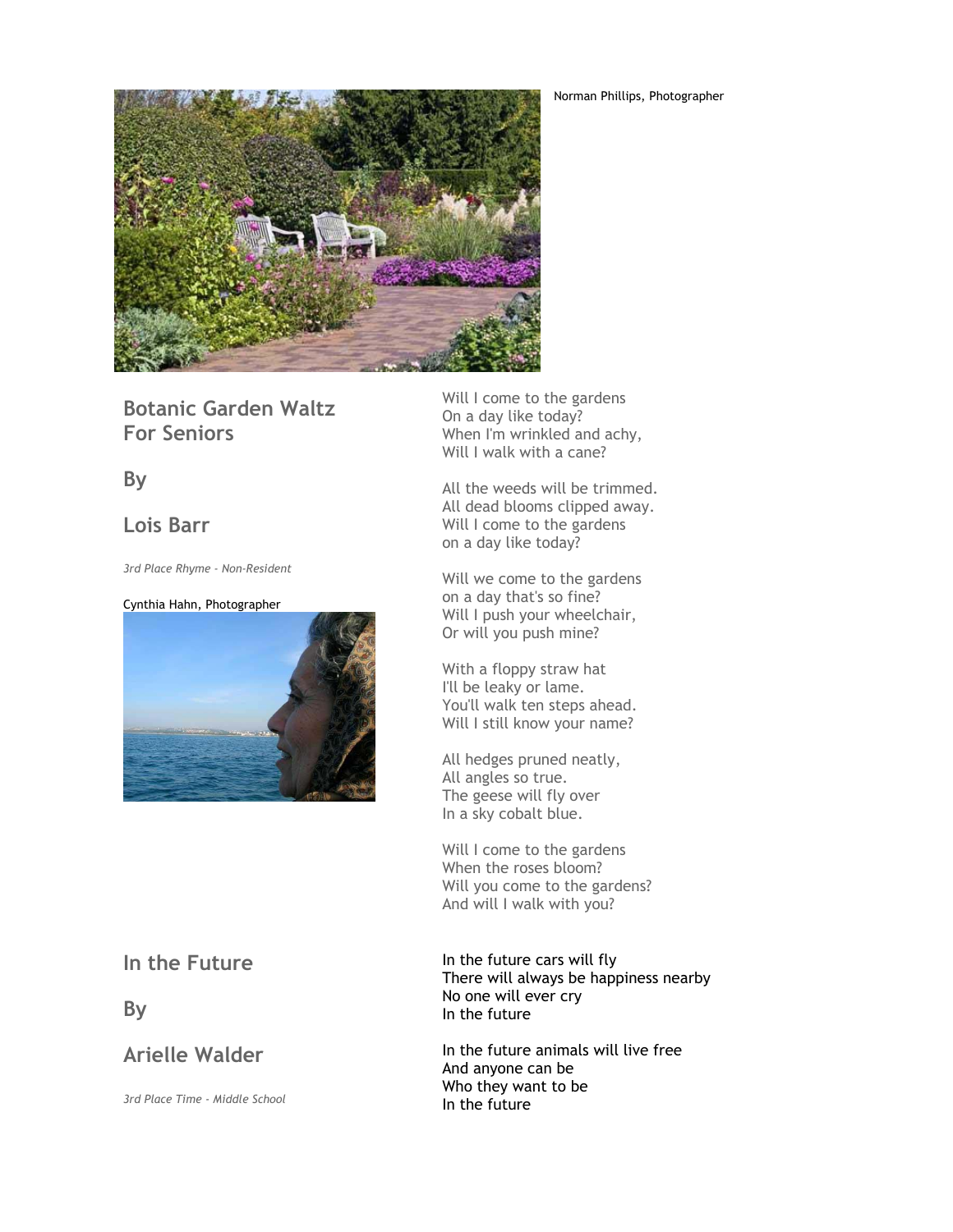In the future robots will be maids That don't have to get paid And at the end of the day they will just fade In the future

In the future people will live forever Sorrows will happen never Happiness will happen with a pull of a lever In the future

In the future the world will be better The alphabet will have a new letter The water will be wetter In the future



### **Paradise**

**By** 

### **Griffin Burstyn**

*3rd Place Rhyme - Middle School*

# **Granted**

**By** 

# **Daniel Feldman**

*3rd Place Time - Elementary School*

William Hicks, Photographer

I remember the snowy winter day Where the kids were out to play The joyful sound of winter glee Makes you happy, but you will see

A slip on the ice is all it takes For one to make you so awake You will soon realize Nothing is true paradise

Quiet warmth smoldering beneath rituals of hope and deeds of hospitality Tranquility rises from Nature's core but then quickly sinks down to its starting point The tranquil, blue river indicating signs of sympathetic love, Its mind pregnant with a chance of courage A new gift is born and a promise placed upon its heart The world is granted these gifts of people and things of great character We just need to find them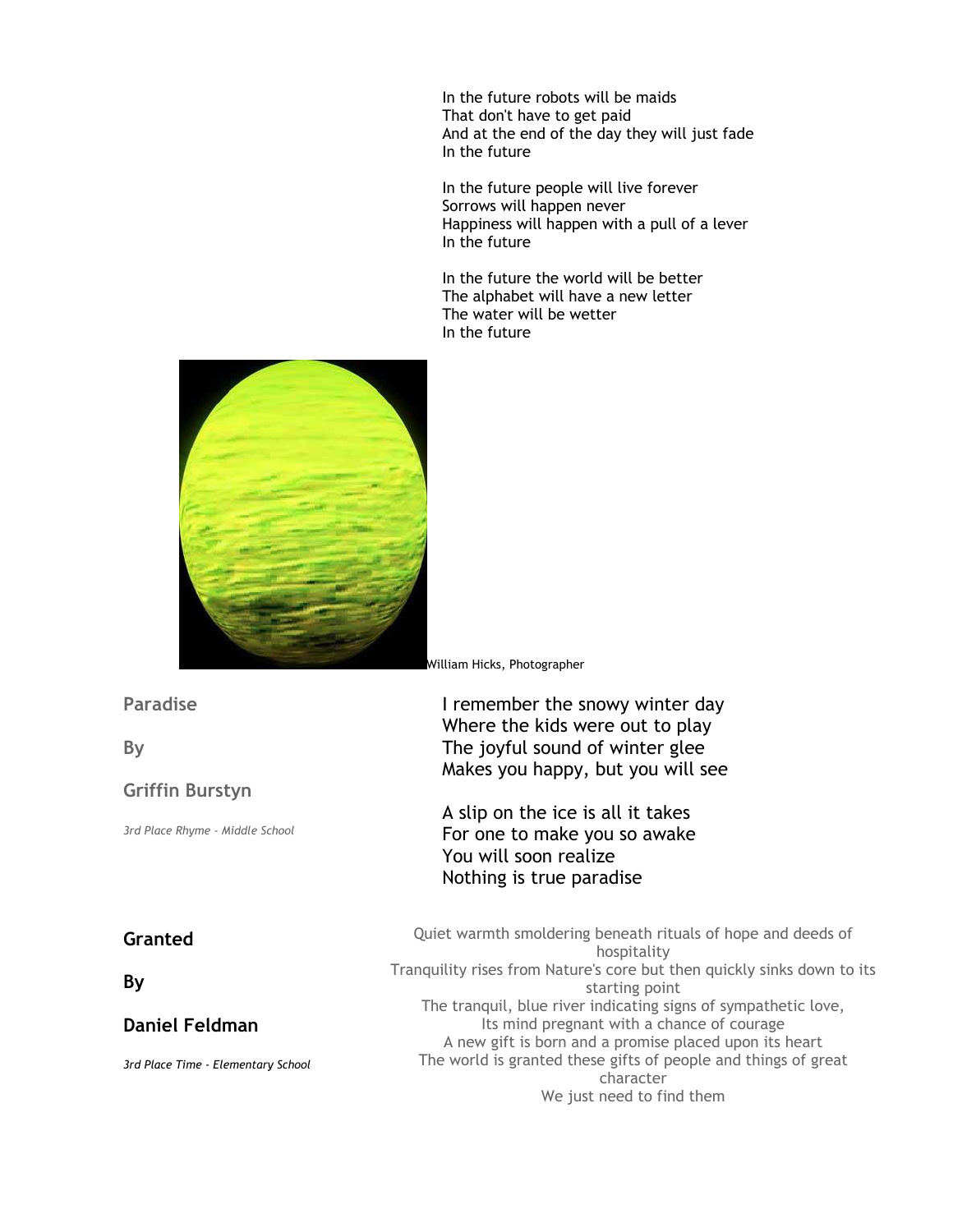

Karen Larson, Photographer **The Monkey** 

**By** 

### **Daniel Bergman**

*3rd Place Rhyme - Elementary School*

Once I saw a giant monkey Looked like he danced pretty funky He eats bananas and has secret cabanas and a weird last name called "Tunky"

He is getting extremely chubby and hairy But I don't think he's getting that scary He lives in a hut His cousin is King Tut and his older brother is named Terry

All in all this monkey is outrageous and his fleas are getting contagious I think I must go It is starting to snow and I don't mean to be ostentatious

# **Honorable Mentions**

# **Rhyme / Adult Non-Resident**

**Meanings, Metaphors and Monsters** 

**By Robert Cote** 

Should I rise on an occasion and write about a rose should I tell of my intentions and do so all in prose show me don't tell me that mantra of poets and peers always looking for those subtle sounds to lay upon the ears metaphors and monsters to expel from well within and not break a fragile spirit that lies beneath the skin

Quiet is the place we choose up a long drive of gravel and thought amongst solitude and memory, who's companionship should not be lost a tree, a limb, a leaf

#### **The Poet's Hell (Via Villanelle)**

#### **By Pamela Larson**

*Thank you for sending us your poetry*  These words I always receive when they write a rejection, worded so politely

Send us your poems, three or four, they plead I run to the box to mail them that night *Thank you for sending us your poetry* 

For months at a time I wait patiently for letter that reads, "It wasn't quite right" a rejection, worded so politely

But on I will go with persistency emailing attachments through cyber flight *Thank you for sending us your poetry*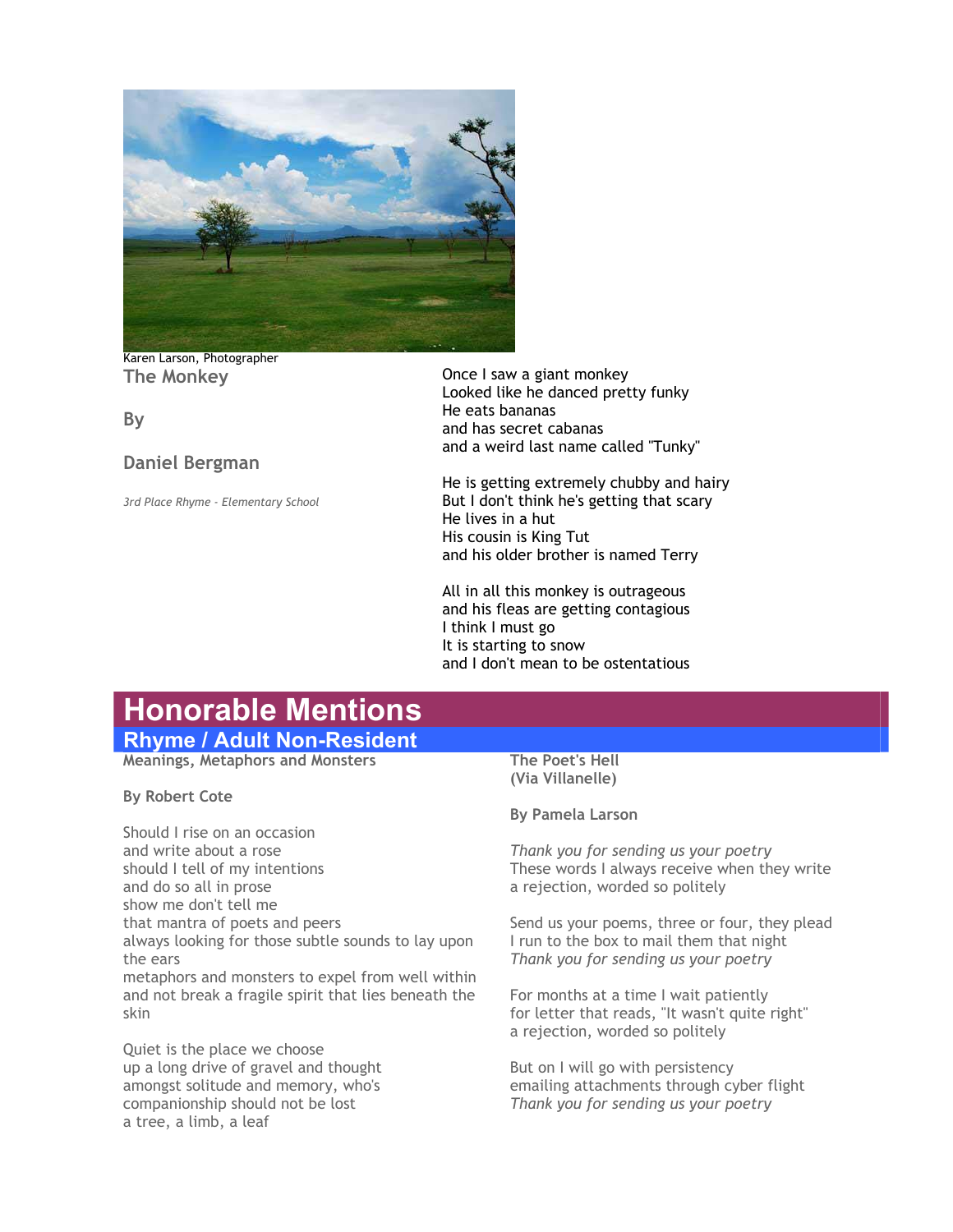green, red or alabaster white will muster pen from sheaf in protest, praise, put sound to sight to thrust it like a knife to cut deep into the marrow letting loose the stuff of life from yesteryear, a day, a morrow

# **Time / Adult Non-Resident**

### **Home**

**By** 

**Jo Stewart** 

In the south Bronx tenements built in the early years of the twentieth century, by the 1940s were squalid, artless relics of the Industrial Age.

Dismal, dark stairwells urged nimble bodies to climb or descend by twos and threes.

We had no need for an aerobic regimen, expensive health clubs or jogging for health. We had to be quick or die.

In this hell hole, my date said, if I lived here, I would lose my soul and then he kissed me. Love transported me upward through the darkness without fear.

Someday I will win, so says history, but meanwhile I receive the poet's plight- a rejection, worded so politely

My duty: submit with consistency, expecting to receive with sheer delight *Thank you for sending us your poetry,*  a rejection, worded so politely

#### **Ghosts In The Garden**

**By** 

**Susan T. Moss** 

This Mother's Day lilies of the valley sprout along a brick walk and purple lilacs flood the yard

with perfume like in all those years of celebrations with grandmother and aunts telling stories uniting

the living and dead while the men and boys played horseshoes on thinning grass.

We all waited for slices of rhubarb pie Mom made in early morning and sputtering ribs cooked

on a stone and iron grill Dad built and proudly tended during family gatherings.

Today silent voices and memories drift on flowered fragrance and once clanging horseshoes

rust in the garage. My mother and I sit alone in warm May sun with only a cardinal's

song interrupting this moment when the past holds more time between us than the future.

# **Time / Middle School**

**Fantasy** 

**By** 

### **Gabby Proeh**

The future to me will be a world, a world of fantasy. Where flying cars roam the perfectly blue sky. School is only an hour. There will be robots to do your hair and brush your teeth for you. World

### **To Be Or Not To Be**

**By** 

### **Laura Martha Swain**

The Future... robotic, exotic and neurotic is what it might be but for all we know it could be unforgiving, unsustainable and unpredictable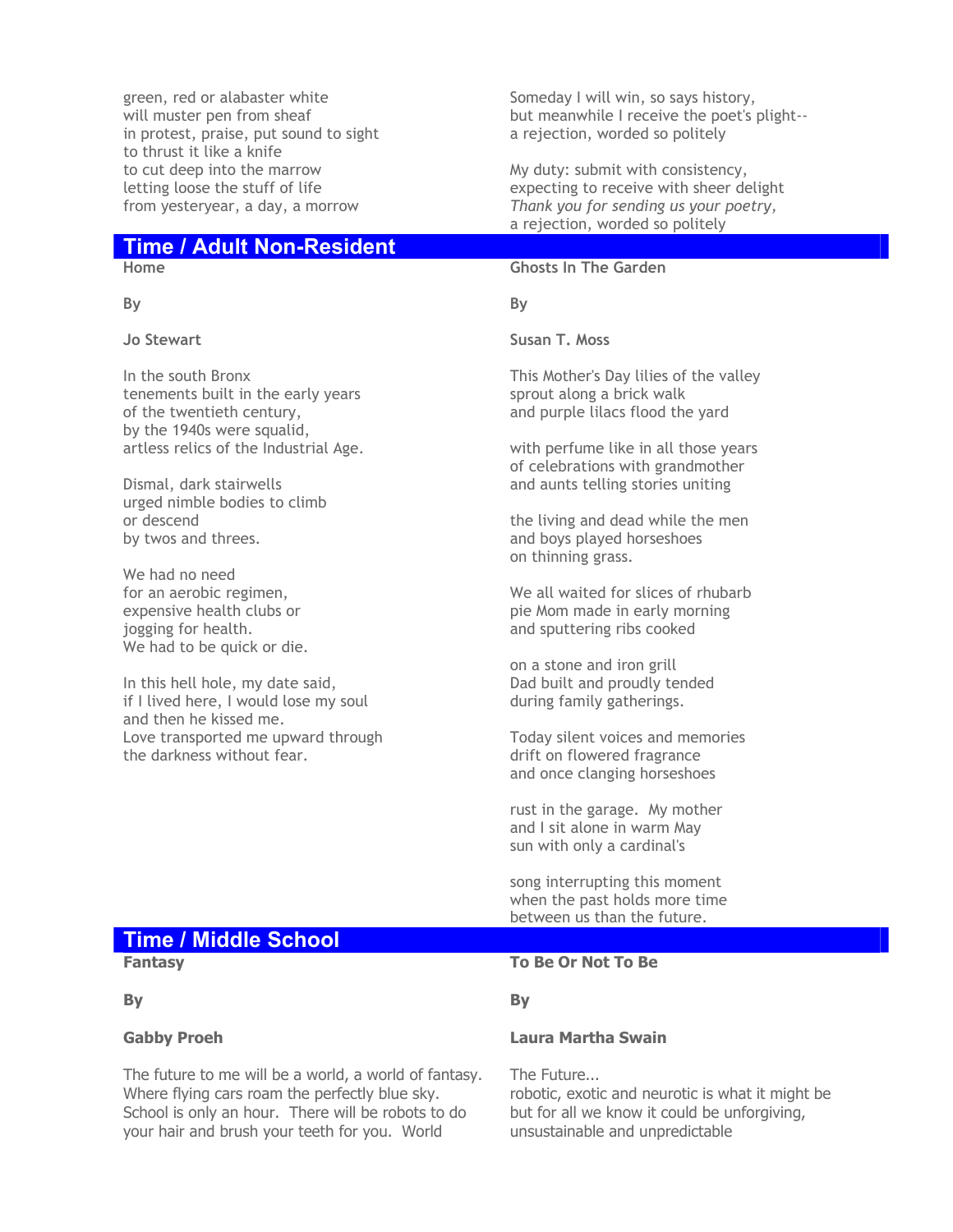hunger would not exist because there will be a device that will make your food in one second by just saying what you want. In addition, no one would die from sicknesses because they will find a cure for every disease imagined. No one would have money problems because the government will give everyone the same amount of money every other month. Phones would be no longer with the help of a little chip that will allow people to communicate mentally. The future in my eyes would be a world of wonder.

two paths the future can take, what will its choice be? will the right one be made?

What most think for certain is all curtains will close one day

and as the years wane, all will be in vain for the earth

will not be green only brown like a wilted evergreen

the sky won't be blue but rather askew from all the pollution and desolation we have given it

what were once glistening waters and rolling waves filled with life, excitement and adventures will turn gravely into muckish brown mixtures with only the usefulness of being graves

many choices does the future have to take but the question is which is the right one to make

in the back of our minds we all hope and wish for a brighter future than the one we know will come

we hope but only hope that the sky we pollute and dilute will resolute

the oceans that were once filled with joy will spring back to life and say, "oh boy"

the green of the world will give us a whirl by jumping to life once again

this is what we wish for but it will not be so unless we turn our heads around and show what we are for

# **Rhyme / Middle School**

**In The Making** 

#### **By**

**Noah Jacob**

Sitting here thinking of ways to construct a poem that may take days. Pencil in my hand ready to write, I guess what I have so far may be just right. Snack, snack, snack, Oops I need to get back on track. With just a couple of lines I thought I was done for the day Bu I said no way! What, what, what could it be I need to make something that would suit me. Right now I think I'm done The poem of the year I could've won.

#### **Special Place**

#### **By**

#### **Madison Harris**

 I know of this little place Beyond the sun, the moon, the stars It has this road that leads to nowhere On the road are grumbling cars

 I know this little place Where there are grumbling cars Nobody knows about this place but I Because it is so far

 I know this little place That is so so far People started to fin out about it